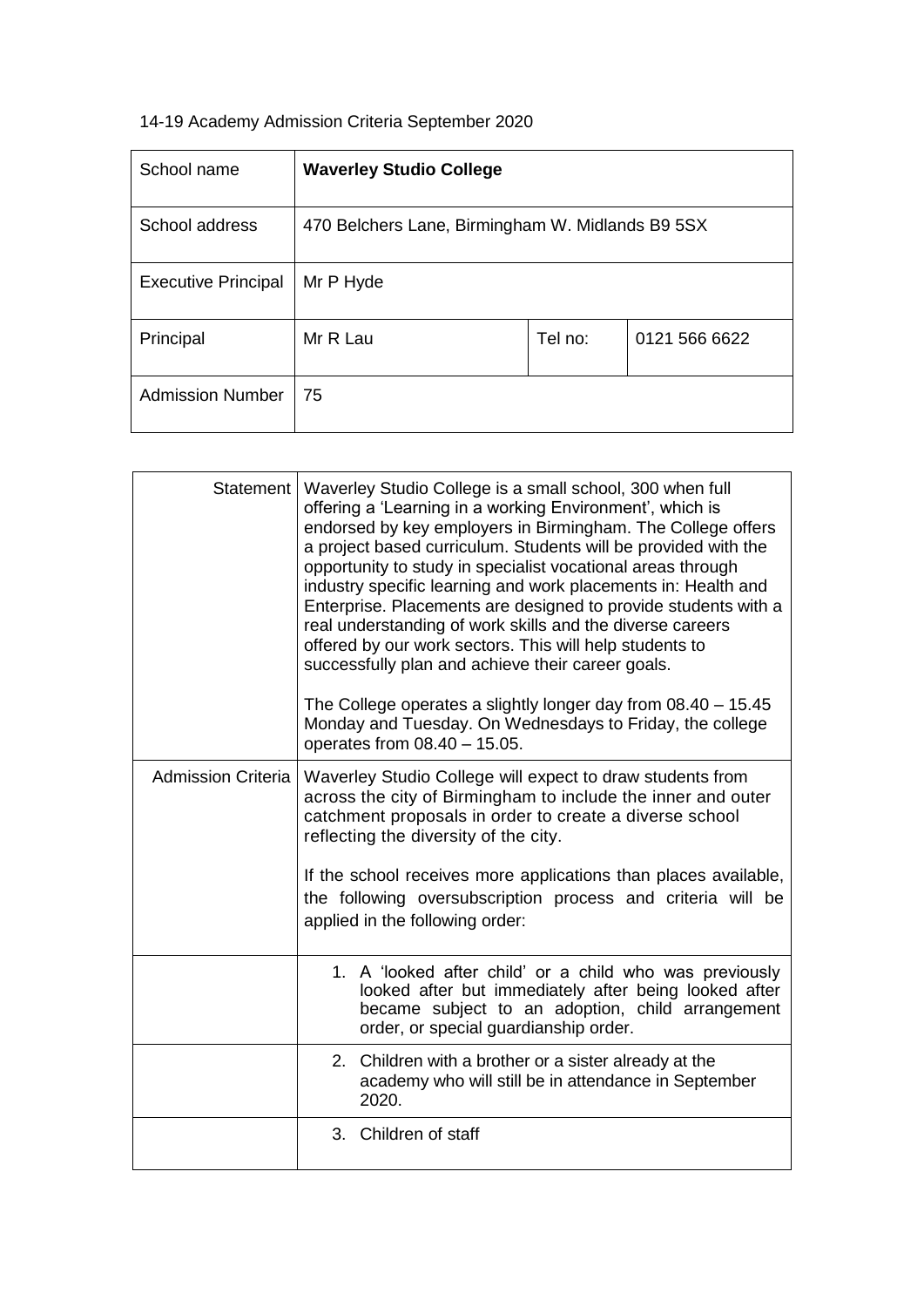|                                                                          | 4. If after the application of the above over-subscription<br>criteria, there are still places available; applicants will be<br>prioritised by those whose home address is closest to<br>the college site.                                                                                                                                                                                                                                                                                                                                                                                                                                                                                                                                                                                                                                                 |  |
|--------------------------------------------------------------------------|------------------------------------------------------------------------------------------------------------------------------------------------------------------------------------------------------------------------------------------------------------------------------------------------------------------------------------------------------------------------------------------------------------------------------------------------------------------------------------------------------------------------------------------------------------------------------------------------------------------------------------------------------------------------------------------------------------------------------------------------------------------------------------------------------------------------------------------------------------|--|
| Children with a<br>statement of<br>special educational<br>needs/EHC Plan | Any child with a statement of special educational<br>needs/Education Health and Care Plan is required to be<br>admitted to the academy that is named in the statement/plan.<br>This gives such children overall priority for admission to the<br>named academy. This is not an oversubscription criterion.                                                                                                                                                                                                                                                                                                                                                                                                                                                                                                                                                 |  |
| previously looked<br>after children                                      | Looked after or   A 'looked after child' or a child who was previously looked after<br>but immediately after being looked after became subject to an<br>adoption, child arrangement order, or special guardianship<br>order. A looked after child is a child who is (a) in the care<br>of a local authority, or (b) being provided with accommodation<br>by a local authority in the exercise of their social services<br>functions (see the definition in Section 22(1) of the Children Act<br>1989). In the case of previously looked after children,<br>admission authorities may request a copy of the adoption<br>order, child arrangement order or special guardianship order<br>and a letter from the local authority that last looked after the<br>child confirming that he or she was looked after immediately<br>prior to that order being made. |  |
| Sibling                                                                  | Siblings (brothers or sisters) are considered to be those<br>children who live at the same address and either:                                                                                                                                                                                                                                                                                                                                                                                                                                                                                                                                                                                                                                                                                                                                             |  |
|                                                                          | i. have one or both natural parents in common;                                                                                                                                                                                                                                                                                                                                                                                                                                                                                                                                                                                                                                                                                                                                                                                                             |  |
|                                                                          | ii. are related by a parent's marriage;<br>or                                                                                                                                                                                                                                                                                                                                                                                                                                                                                                                                                                                                                                                                                                                                                                                                              |  |
|                                                                          | iii. are adopted or fostered by a common parent.<br>or                                                                                                                                                                                                                                                                                                                                                                                                                                                                                                                                                                                                                                                                                                                                                                                                     |  |
|                                                                          | Unrelated children living at the same address, whose parents<br>are living as partners, are also considered to be siblings.                                                                                                                                                                                                                                                                                                                                                                                                                                                                                                                                                                                                                                                                                                                                |  |
|                                                                          | Children not adopted or fostered or related by a parent's<br>marriage or with one natural parent in common, who are<br>brought together as a family by a same sex civil partnership<br>and who are living at the same address, are also considered to<br>be siblings.                                                                                                                                                                                                                                                                                                                                                                                                                                                                                                                                                                                      |  |
| Children of Staff                                                        | Where the member of staff has been employed at the school<br>for two or more years at the time at which the application for                                                                                                                                                                                                                                                                                                                                                                                                                                                                                                                                                                                                                                                                                                                                |  |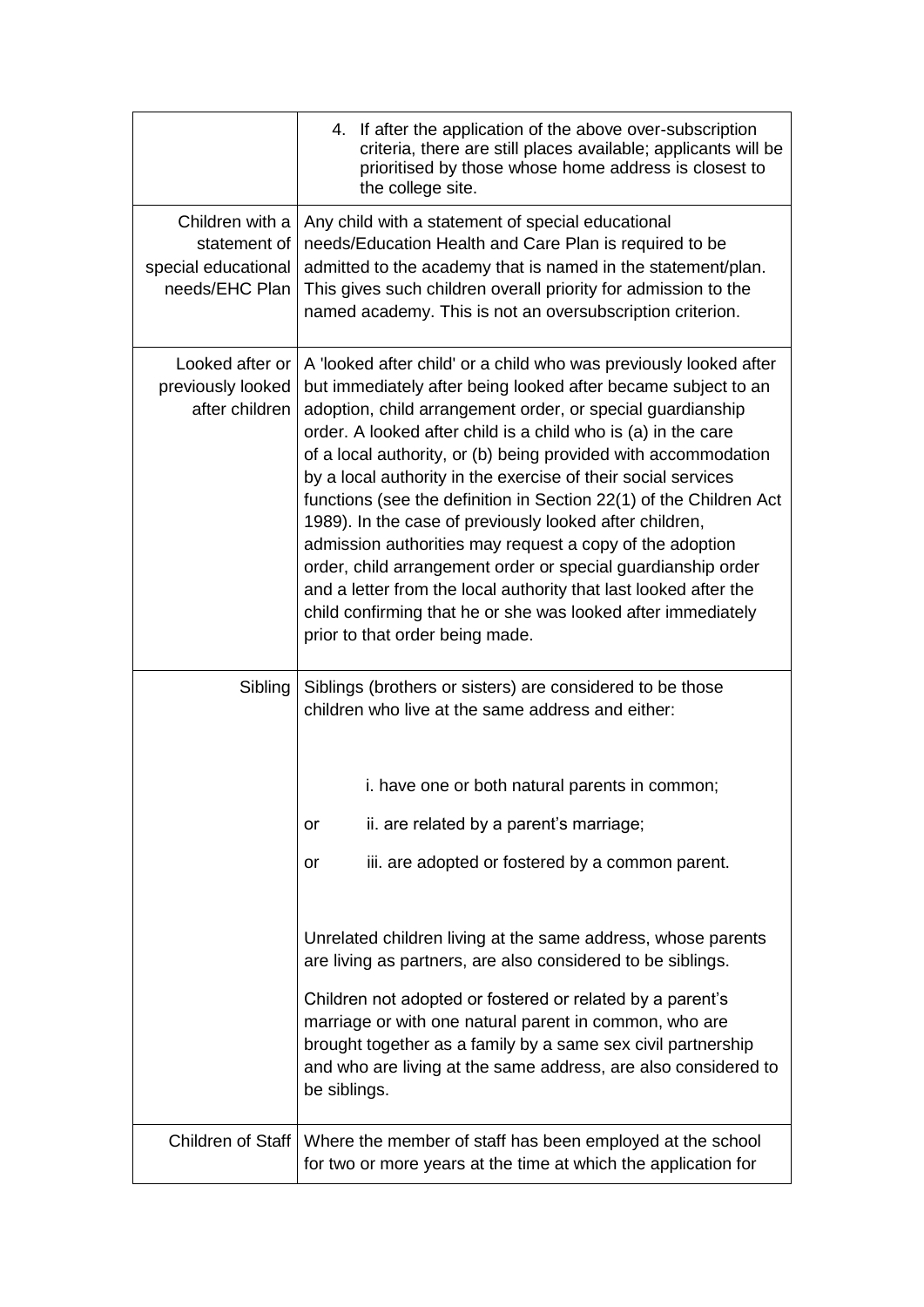|                            | admission to the school is made.                                                                                                                                                                                                                                                                                                                                                                                                                                                                                                                                                                                                                                                                                                                                                                                           |
|----------------------------|----------------------------------------------------------------------------------------------------------------------------------------------------------------------------------------------------------------------------------------------------------------------------------------------------------------------------------------------------------------------------------------------------------------------------------------------------------------------------------------------------------------------------------------------------------------------------------------------------------------------------------------------------------------------------------------------------------------------------------------------------------------------------------------------------------------------------|
| Distance                   | Distances are calculated on the basis of a straight-line<br>measurement between the applicant's home address and the<br>college front gates The Local Authority uses a computerised<br>system, which measures all distances in metres. Ordnance<br>Survey supply the co-ordinates that are used to plot an<br>applicant's home address and the address of the college.                                                                                                                                                                                                                                                                                                                                                                                                                                                     |
| Shared  <br>Responsibility | Where parents have shared responsibility for a child, and the<br>child lives with both parents for part of the week, then the main<br>residence will be determined as the address where the child<br>lives the majority of the week. Parents may be requested to<br>supply documentary evidence to support the address used.                                                                                                                                                                                                                                                                                                                                                                                                                                                                                               |
| <b>Final Qualifier</b>     | In a very small number of cases it may not be possible to<br>decide between the applications of those pupils who are the<br>final qualifiers for a place, when applying the published<br>admission criteria.                                                                                                                                                                                                                                                                                                                                                                                                                                                                                                                                                                                                               |
|                            | For example, this may occur when children in the same year<br>group live at the same address, or if the distance between the<br>home and academy is exactly the same, for example, blocks of<br>flats. If there is no other way of separating the application<br>according to the admissions criteria and to admit both or all of<br>the children would cause the Published Admission Number for<br>the child's year group to be exceeded, the Local Authority will<br>use a computerised system to randomly select the child to be<br>offered the final place.                                                                                                                                                                                                                                                            |
|                            | In the event of this occurring with twins or other multiple birth<br>applicants, academies will be asked to admit over their<br>Published Admission Number to accommodate the pupils.                                                                                                                                                                                                                                                                                                                                                                                                                                                                                                                                                                                                                                      |
| <b>Waiting Lists</b>       | Where in any year Waverley Studio College receives more<br>applications for places than there are places available, a<br>waiting list will operate until 31st December of the same year.<br>The waiting list will be maintained by the school and it will be<br>open to any parent to ask for their child's name to be placed on<br>the waiting list, following an unsuccessful application. Position<br>on the waiting list and allocation of places will be determined<br>solely in accordance with the oversubscription criteria outlined<br>above and not the length of time an individual has been on the<br>list. Each time a place becomes available, the pupils on the<br>waiting list will be prioritised in line with the oversubscription<br>criteria and the name at the top of the list will be automatically |